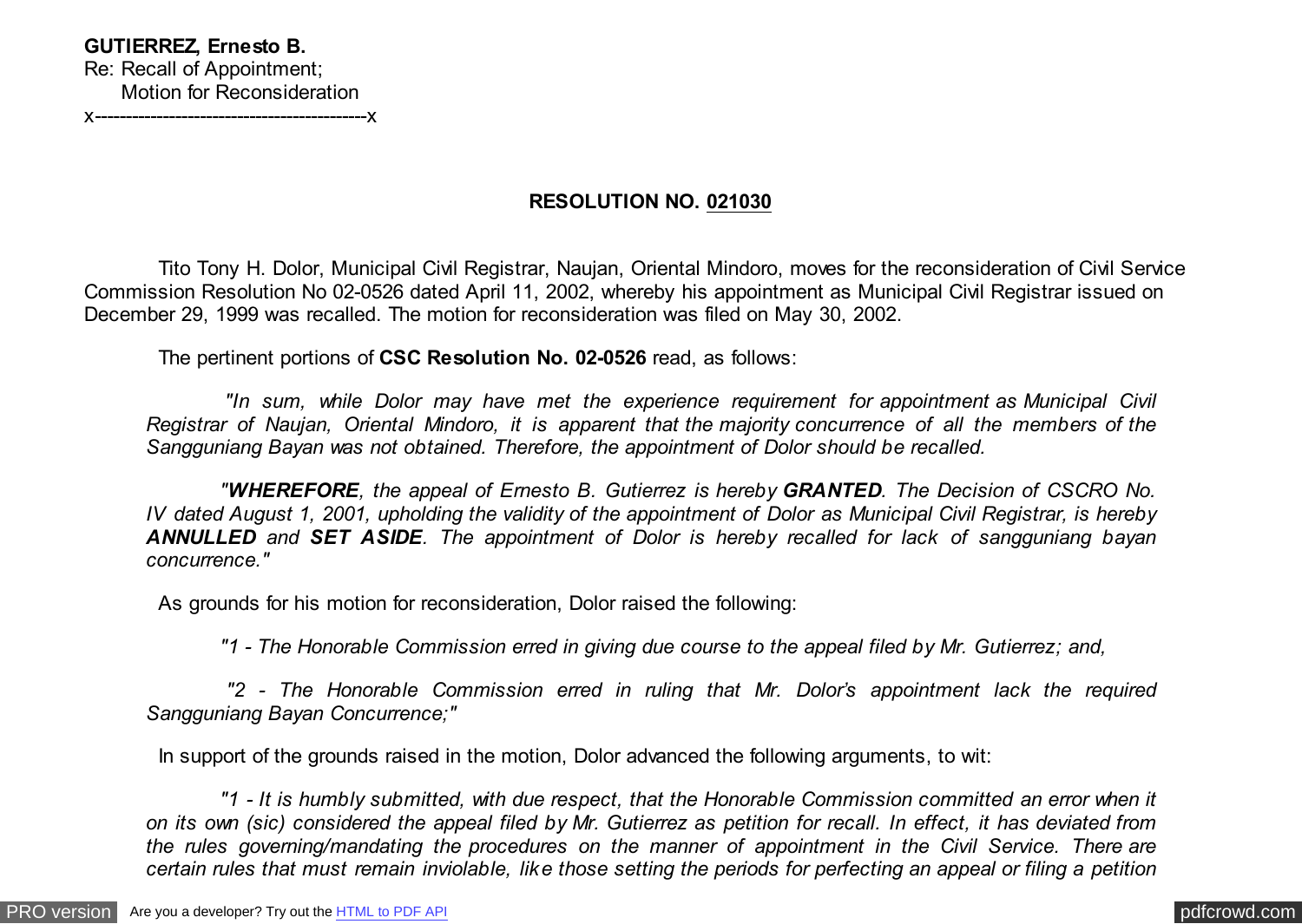*for review, for it is doctrinally entrenched that the right to appeal is a statutory right, and one who seeks to avail of that right must comply with the statute or rules (Videogram Regulatory Board v. CA, 265 SCRA 50, 55-56 (1996)).*

 *"It is crystal clear from the records that of (sic) the instant controversy was premised on the lettercomplaint of Mr. Gutierrez questioning the appointment of the undersigned. Indeed when he instituted the said protest, he has to abide with the law and rules governing the same. But Mr. Gutier (sic) failed to observed (sic) faithfully the mandate of the rules, when he did not file the protest within the required reglementary period (Section 62, Uniform Rules on Administrative Cases in the Civil Cases [sic]). The right afforded being statutory, compliance therewith is mandatory and deviation thereof cannot be tolerated. While it is true that that (sic) litigation is not a matter of technicalities, it is equally true that every case is (sic) must be prosecuted in accordance with the prescribed procedure to ensure an orderly and speedy disposition of justice (Casolita, Sr., CA, 275 SCRA 257). In addition to, at the risk of being repetitious, the protestee-appellant has no basis for filing said protest-appeal with the Honorable Commission being not a qualified next-in-rank. It is a settled rule in statutory construction that the express mention of person, thing, act or consequence excludes all others (Commissioner of Customs v. CTA, 224 SCRA 665).*

 *"Henceforth, it is undersigned submission that the Honorable Commission could not, just on its own and without violating the law, change the nature of the remedy one intends to avail and consequently giving its own denomination as its seeds fit (sic). Otherwise, the rules procedure would be an exercise in futility.*

 *"2 - Moreover, it is respectfully submitted that the Honorable Commission possesses no power to determine the legality or illegality of the act of a legislative body without violating the doctrine of Separation of powers. The Honorable Court erred by asserting its interpretation that no concurrence had been made and even greater mistake when it ruled that the appointment in question did not go through the proper appointing process. It should not escape notice that the resolution concurring said appointment is still validly existing for there was no order, decision, resolution or any kind of mandate revoking or rendering said resolution as void. The Honorable Commission, with due respect, mistakenly encroached the power as well as the function that does not belong to it."*

## *x x x*

 Records show that movant Dolor was appointed as Municipal Civil Registrar, Naujan, Oriental Mindoro on December 29, 1999. However, Ernesto B. Gutierrez, Municipal Planning and Development Coordinator, same municipality, and an applicant to the position of Municipal Civil Registrar, filed a letter protest with CSCRO No. IV against the appointment of Dolor. In said letter-protest, Gutierrez argued that 1) appointee Dolor does not meet the minimum experience requirements set by Section 479 (a) of the Local Government Code which provides that the appointee must have acquired experience in civil registry work; and 2) that the appointment failed to comply with the required concurrence of the Sangguniang Bayan. Thus, in an Order Dated October 3, 2000, CSCRO No. IV directed the disapproval of the appointment of Dolor for failure to meet the experience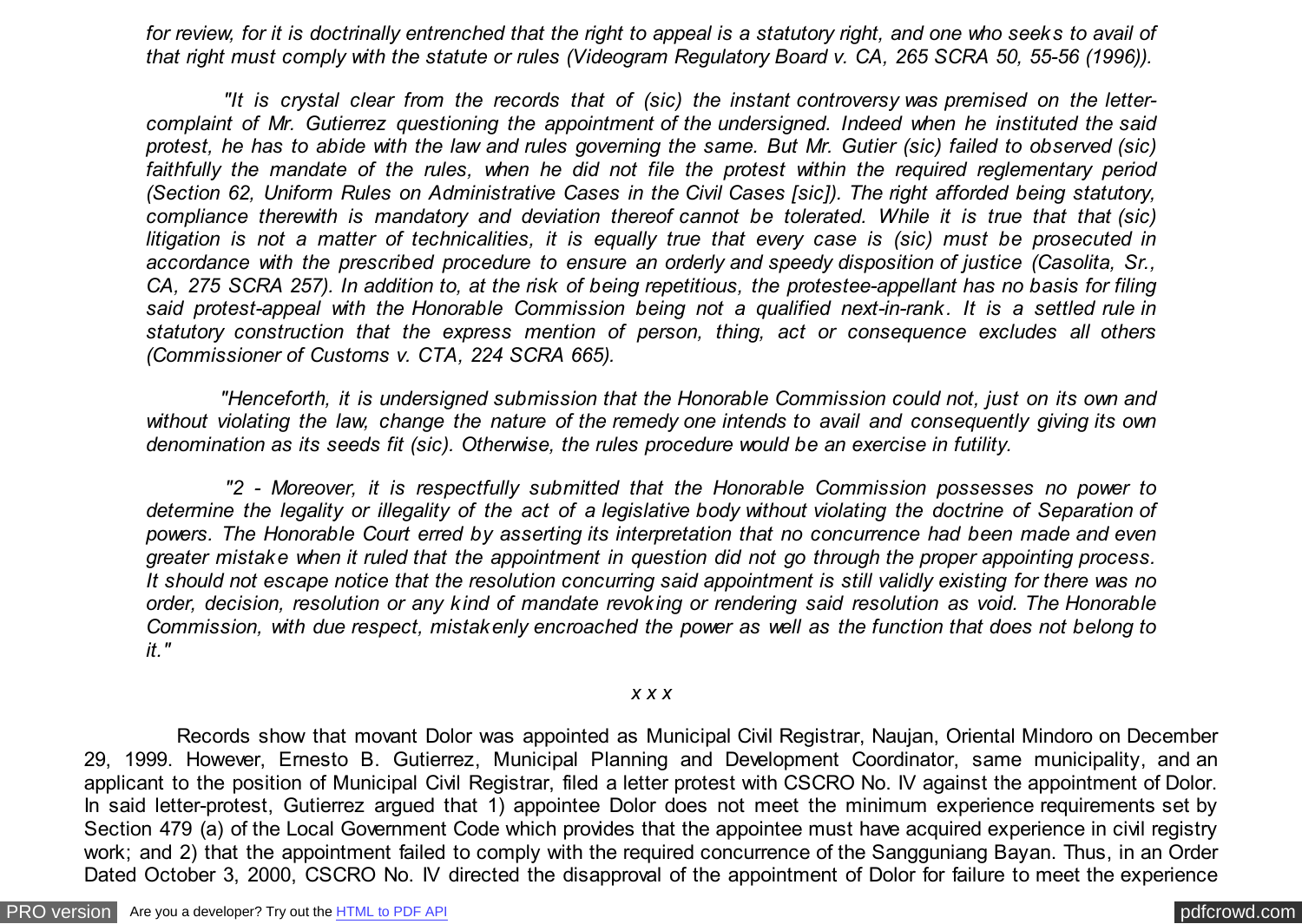requirement and the Sangguniang Bayan concurrence pursuant to **Section 443(d) of RA 7160** otherwise known as the **Local Government Code of 1991.**

 Subsequently, Mayor Norberto M. Mendoza, who appointed Dolor, filed a motion for reconsideration of the CSCRO No. IV Order dated October 3, 2000, assigning as errors the following:

*"1. The Honorable Office erred in ruling that the appointee failed to meet the minimum experience required of the position;*

*"2. The Honorable Office erred in ruling that the Municipal Vice-Mayor is not a member of the Sangguniang Bayan, thus the appointment lacks the resolution of concurrence;*

*"3. The Honorable Office erred in giving due course to the protest considering that the protestant is not the qualified-next-in-rank;*

*"4. Protest was filed outside the 15-day reglementary period; and*

*"5. In disregarding that the protestant is not qualified to any promotion or transfer as there are pending criminal cases filed against said protestant before the Sandiganbayan."*

 Acting on the said motion, CSCRO No. IV rendered Decision dated August 1, 2001, granting the motion for reconsideration and setting aside its previous Order dated October 3, 2000 and rendered a new ruling upholding the validity of the appointment of Dolor. Thus, Gutierrez elevated the case to the Commission raising the issues relative to the failure of Dolor to meet the experience requirement and lack of Sangguniang Bayan concurrence.

 Cognizant of the fact that it cannot just close its eyes and ignore an information that an appointee is not qualified for the position or did not go through the proper appointing process, the Commission found the appeal meritorious and treated the protest as a petition for the recall of the appointment of Dolor. Thus, in CSC Resolution No. 02-0526 dated April 11, 2002, the Commission annulled and set aside the Decision of CSCRO No. IV dated August 1, 2001 and recalled the approval of the appointment of Dolor for lack of Sangguniang Bayan concurrence.

Aggrieved, Dolor filed the instant motion for reconsideration.

 The Commission carefully reviewed the records to determine whether there is a ground for Dolor to file a motion for reconsideration. The Commission exerted much care in evaluating the records of the case but finds no ground upon which Dolor's motion for reconsideration is anchored.

 Squarely applicable to the instant case is **Section 40, Rule III of the Uniform Rules on Administrative Cases in the Civil Service** which provides, as follows: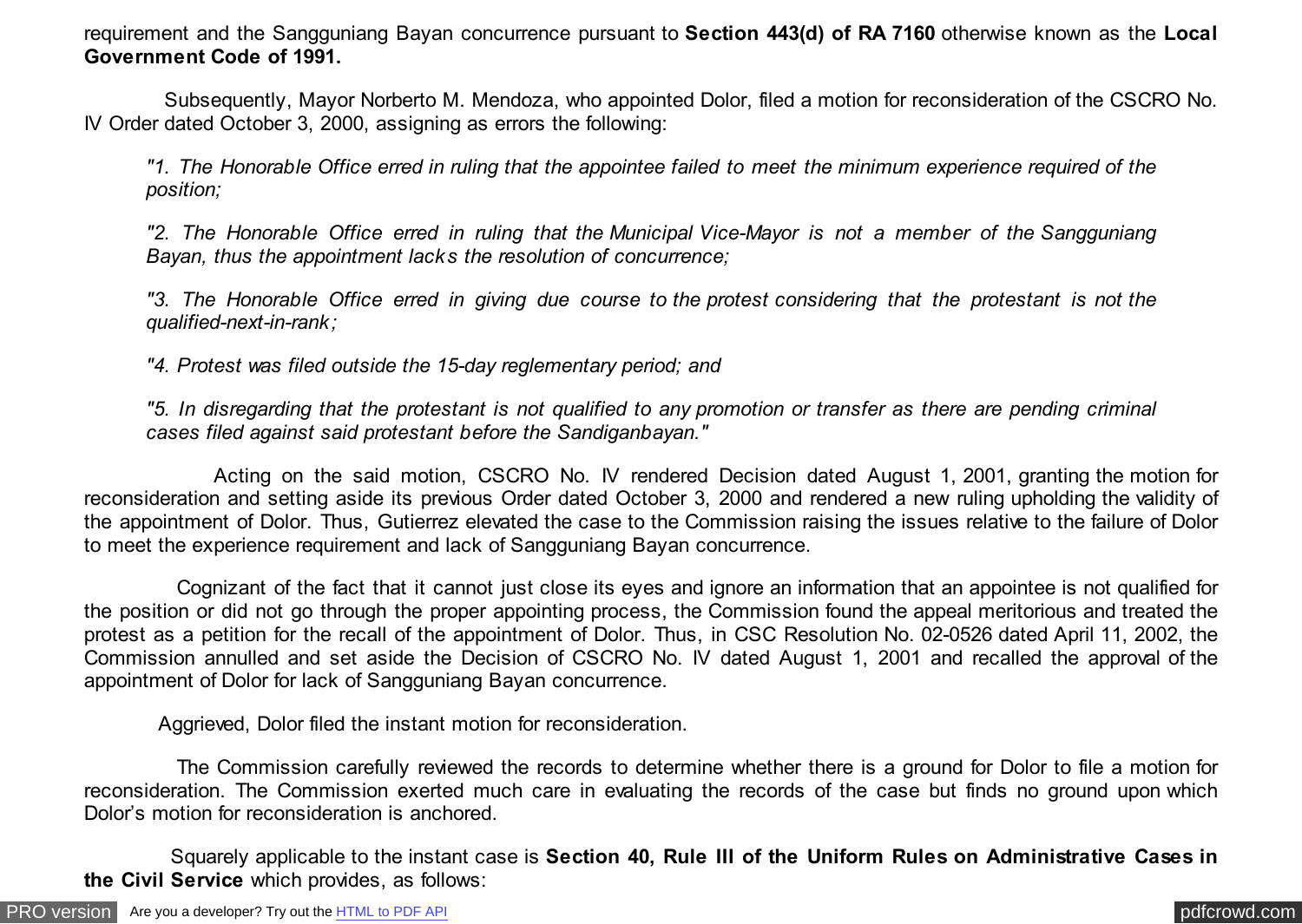*"Section 40. Grounds for Motion for Reconsideration – The motion for reconsideration shall be based on any of the following:*

*"a. New evidence has been discovered which materially affects the decision rendered; or*

*"b. The decision is not supported by the evidence on record; or*

*"c. Errors of law or irregularities have been committed prejudicial to the interest of the movant."*

 Movant Dolor has neither presented new evidence nor raised any valid argument to warrant the reversal or modification of CSC Resolution No. 02-0526 dated April 11, 2002. The arguments raised in the present motion are practically the same arguments judiciously passed upon and resolved by the Commission in the resolution sought to be reconsidered.

 Be that as it may, it behooves the Commission to discuss the issue relative to its treatment of Gutierrez' protest as a petition to recall an appointment. Movant maintains that the Commission erred in giving due course to Gutierrez' appeal to CSCRO No. IV Decision dated August 1, 2001 considering that he has no personality to question it inasmuch as he does not occupy the next-in-rank position to the Municipal Civil Registrar. The contention is untenable. On appeal, the review is not limited to the issues raised therein but extends even to those not put in issue. **(Sociedad Europa de Financiacion, S.A. vs. Court of Appeals, 193 SCRA 105)** In the case at bar, it is clear that the Commission has exercised its appellate jurisdiction. It is a violation of its constitutional mandate to approve an appointment notwithstanding the failure of appointee Dolor to meet the prescribed Sangguniang Bayan concurrence on the mere ground that Gutierrez is not next-in-rank and, thus, without capacity to question the issuance thereof. Therefore, notwithstanding the initial approval of Dolor's appointment, the same may be recalled as it was issued in violation of civil service law **(Section 20, Rule VI, Omnibus Rules Implementing Book V of Executive Order No. 292 and Other Pertinent Civil Service Law)**

Thus, the Commission finds no compelling reason to disturb CSC Resolution No. 02-0526.

 **WHEREFORE,** the motion for reconsideration of Tito Tony H. Dolor is hereby **DENIED.** Accordingly, CSC Resolution No. 02-0526 dated April 11, 2002 stands.

Quezon City, AUG 06 2002

(Signed) **J. WALDEMAR V. VALMORES** Commissioner

(Signed)

[PRO version](http://pdfcrowd.com/customize/) Are you a developer? Try out th[e HTML to PDF API](http://pdfcrowd.com/html-to-pdf-api/?ref=pdf) provided and the example of the HTML to PDF API [pdfcrowd.com](http://pdfcrowd.com)